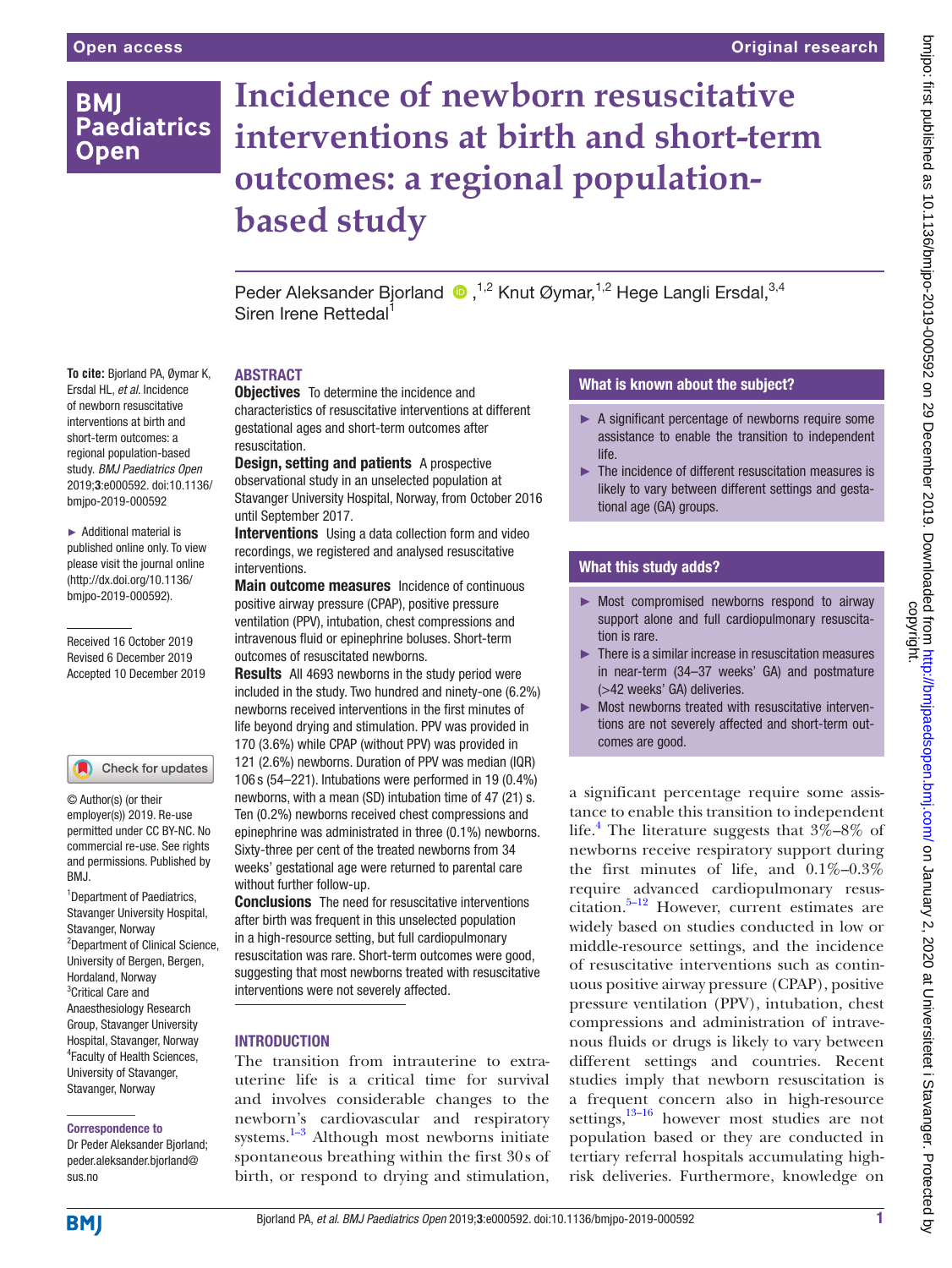short-term outcomes of near-term or at-term newborns after resuscitation is limited.[17 18](#page-7-4) The aim of this study was (1) to describe the incidence and characteristics of newborn resuscitative interventions during the first minutes of life in an unselected population, and (2) to assess short-term outcomes after resuscitation.

## Materials and methods Study site

This prospective, observational study was conducted at Stavanger University Hospital, Norway, including all newborns born in the region from 1 October 2016 until 30 September 2017. Stavanger University Hospital serves a population of 350000 with approximately 4600 deliveries annually, and is the only hospital in the region with delivery and newborn services. The hospital has an obstetric and neonatal department, providing care for newborns ≥23 weeks' gestational age (GA). Newborns with antenatally diagnosed severe cerebrospinal, cardiac or gastrointestinal malformations requiring surgery immediately after birth are delivered elsewhere, accounting for approximately seven pregnancies each year.

The department of obstetrics includes a midwife-run low-risk delivery unit, a general labour ward and an operating theatre for elective and emergency caesarean sections. Each site has a centrally placed main resuscitation crib with resuscitation and monitoring equipment, and a backup resuscitation crib in case of, for example, twin deliveries. In cases of extreme preterm deliveries (<28 weeks' GA), a fully equipped mobile resuscitation crib is brought from the neonatal intensive care unit (NICU) for convenient transportation back to the NICU after stabilisation.

The resuscitation cribs are equipped with a radiant heater, suction device, patient monitor (Carescape B450, General Electric, Boston, MA), oxygen blender, selfinflating bag without positive end expiratory pressure (PEEP) (Laerdal Medical, Stavanger, Norway), T-piece resuscitator (NeoPuff, Fisher & Paykel Healthcare, Auckland, New Zealand) and instruments for endotracheal intubation and intravenous access ([online supplementary](https://dx.doi.org/10.1136/bmjpo-2019-000592) [file 1\)](https://dx.doi.org/10.1136/bmjpo-2019-000592). CPAP is provided with the NeoPuff T-piece resuscitator with adjustable PEEP, routinely set at  $5 \text{ cm H}_2\text{O}$ .

The primary resuscitation team consists of the midwife and/or nurse assistant responsible for the birth and a paediatric resident. A consultant neonatologist is present in cases of extreme preterm deliveries or risk of severe asphyxia. The primary resuscitation team may also call on a full resuscitation team including a consultant neonatologist (if not already present), a neonatal nurse, an anaesthesiologist and an anaesthetic nurse. All staff undergo regular training. The resuscitation teams follow the Norwegian Resuscitation Council guidelines for newborn resuscitation,[19](#page-7-5) based on the International Liaison Committee on Resuscitation  $(ILCOR)^4$  and European Resuscitation Council<sup>20</sup> guidelines.

## Data collection

During the study period, an 'observational incidence report form' was completed for every newborn, documenting the time and mode of delivery (vaginal delivery or caesarean section), GA and if the newborn received resuscitative interventions within the first 5min after birth [\(online supplementary file 2](https://dx.doi.org/10.1136/bmjpo-2019-000592)). We defined resuscitative interventions as one or more of the following: CPAP, PPV, endotracheal intubation, chest compressions and intravenous administration of fluids or drugs. The incidence report forms were continuously cross-checked against the birth record, ensuring that every birth was included.

Video recordings were used to supplement the report forms regarding the resuscitative interventions provided. For this purpose, a video and voice recording camera with motion sensors was mounted above all main resuscitation cribs, and on some of the NICU's mobile resuscitation cribs, during the entire study period. Due to economic and technical limitations, secondary resuscitation cribs and some of the NICU's mobile resuscitation cribs were not equipped with a camera. During the data collection period, study personnel would continuously, at a minimum of twice weekly, collect the 'observational incidence report form' filled out after every birth. Parental consent to analyse the video recordings and to

<span id="page-1-0"></span>

| Incidence of resuscitative interventions during 1 year at Stavanger University Hospital<br><b>Table 1</b> |           |            |            |            |            |            |
|-----------------------------------------------------------------------------------------------------------|-----------|------------|------------|------------|------------|------------|
| <b>Gestational age group</b>                                                                              | $28$      | $28 - 33$  | $34 - 36$  | $37 - 41$  | $\geq 42$  | Total      |
| <b>Total number of newborns</b>                                                                           | 13        | 61         | 190        | 4318       | 111        | 4693       |
| Interventions provided in                                                                                 | 13 (100%) | 47 (77%)   | 19 (10%)   | 199 (4.6%) | 13 (12.6%) | 291 (6.2%) |
| CPAP only                                                                                                 | 0         | 24 (39%)   | 7(3.7%)    | 85 (0.2%)  | 5(4.5%)    | 121 (2.6%) |
| Positive pressure ventilation                                                                             | 13 (100%) | 23 (38%)   | 12 (6.3%)  | 114 (2.6%) | 8(7.2%)    | 170 (3.6%) |
| Intubation                                                                                                | 7(54%)    | $2(3.3\%)$ | $1(0.5\%)$ | $9(0.2\%)$ | 0          | 19 (0.4%)  |
| Chest compression                                                                                         | 0         | $1(1.6\%)$ | $1(0.5\%)$ | $8(0.2\%)$ | 0          | 10 (0.2%)  |
| Intravenous epinephrine                                                                                   | 0         | 0          | $\Omega$   | $3(0.1\%)$ | $\Omega$   | $3(0.1\%)$ |
| Intravenous fluid bolus                                                                                   | 0         | $1(1.6\%)$ | $2(1.1\%)$ | 12 (0.3%)  | 0          | 15 (0.3%)  |

Incidence is presented as n (percentage of newborns in the same group).

CPAP, continuous positive airway pressure.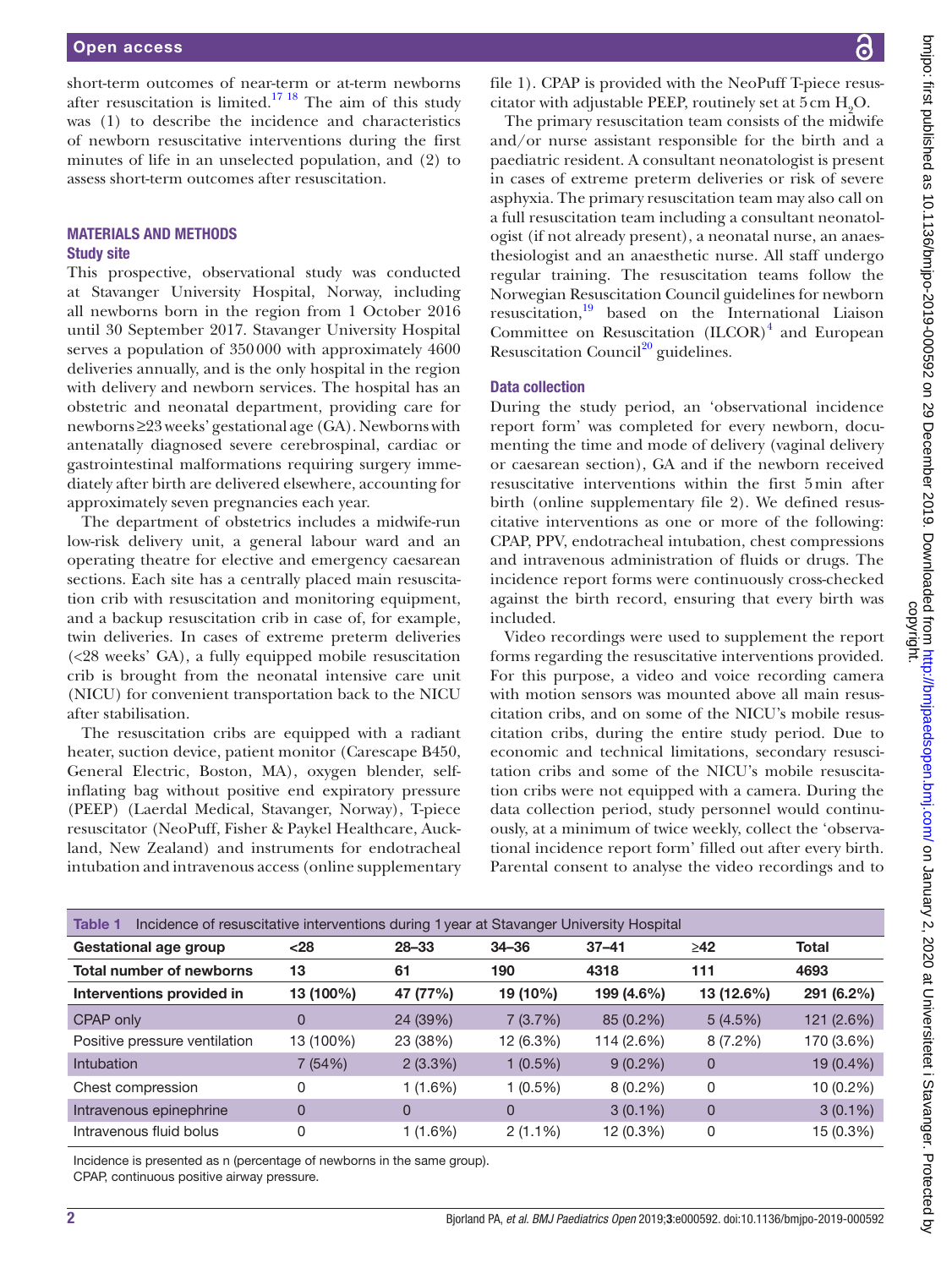| $\frac{1}{2}$ |  |
|---------------|--|
|               |  |
|               |  |

<span id="page-2-0"></span>

|                                                                                                                                                                                                                                                                                                                                         | GA <28   |                                         | GA 28-33                 |                 | GA 34-36                 |                                              | GA 37-41      |                 | Ga ≥42                   |                 | Total         |                 |
|-----------------------------------------------------------------------------------------------------------------------------------------------------------------------------------------------------------------------------------------------------------------------------------------------------------------------------------------|----------|-----------------------------------------|--------------------------|-----------------|--------------------------|----------------------------------------------|---------------|-----------------|--------------------------|-----------------|---------------|-----------------|
|                                                                                                                                                                                                                                                                                                                                         | $n=12$   |                                         | $n = 39$                 |                 | $n=14$                   |                                              | $n=177$       |                 | $n=13$                   |                 | $n = 255$     |                 |
| Characteristics of newborns                                                                                                                                                                                                                                                                                                             |          |                                         |                          |                 |                          |                                              |               |                 |                          |                 |               |                 |
| Weight (g)                                                                                                                                                                                                                                                                                                                              | 790      | $(743 - 899)$                           | 1485                     | $(1325 - 1804)$ | 2545                     | $(2190 - 2970)$                              | 3566          | $(3142 - 3946)$ | 3746                     | $(3654 - 3924)$ | 3310          | $(2375 - 3832)$ |
| Male gender                                                                                                                                                                                                                                                                                                                             | $\infty$ | (67%)                                   | 23                       | 59%)            | $\overline{C}$           | (71%)                                        | 105           | (59%)           | $\overline{ }$           | (54%)           | 153           | (60%)           |
| Apgar scores                                                                                                                                                                                                                                                                                                                            |          |                                         |                          |                 |                          |                                              |               |                 |                          |                 |               |                 |
| 1 min Apgar                                                                                                                                                                                                                                                                                                                             | 5        | $4 - 7$                                 | $\overline{ }$           | $6 - 8$         | ဖ                        | $5-8$                                        | ဖ             | $5 - 7$         | 5                        | $4 - 7$         | ဖ             | $5 - 7$         |
| 5 min Apgar                                                                                                                                                                                                                                                                                                                             | 8        | $^{8-2}$                                | $\infty$                 | $7 - 9$         | 8                        | $7 - 8$                                      | $\infty$      | $7 - 9$         | $\overline{ }$           | $7 - 9$         | $\infty$      | $7 - 9$         |
| 10 min Apgar                                                                                                                                                                                                                                                                                                                            | $\infty$ | $-9$                                    | ၜ                        | $\frac{9}{8}$   | $\infty$                 | $7 - 8$                                      | ၜ             | $8 - 10$        | ၜ                        | $8 - 10$        | ၜ             | $8 - 10$        |
| Umbilical blood values*                                                                                                                                                                                                                                                                                                                 |          |                                         |                          |                 |                          |                                              |               |                 |                          |                 |               |                 |
| $(n=198)$<br>Arterial pH                                                                                                                                                                                                                                                                                                                | 7.35     | (0.05)                                  | 7.32                     | (0.13)          | 7.25                     | (0.08)                                       | 7.18          | (0.14)          | 7.16                     | (0.1)           | 7.20          | (0.13)          |
| $(n=194)$<br>Arterial BE                                                                                                                                                                                                                                                                                                                | $-2.5$   | $\begin{pmatrix} 2 \\ -2 \end{pmatrix}$ | $-2.7$                   | (3.5)           | $-2.6$                   | (1.9)                                        | $-5.2$        | (3.5)           | $-4.7$                   | (4.9)           | $-4.7$        | (3.6)           |
| $(n=232)$<br>Venous pH                                                                                                                                                                                                                                                                                                                  | 7.34     | (0.10)                                  | 7.37                     | (0.13)          | 7.31                     | (0.10)                                       | 7.28          | (0.11)          | 7.27                     | (0.1)           | 7.29          | (0.14)          |
| $(n=229)$<br>Venous BE                                                                                                                                                                                                                                                                                                                  | $-4.3$   | (1.9)                                   | $-1.9$                   | (2.6)           | $-3.7$                   | (3.0)                                        | $-5.8$        | (3.8)           | $-4.9$                   | (2.5)           | $-5.0$        | (3.4)           |
| Characteristics of births                                                                                                                                                                                                                                                                                                               |          |                                         |                          |                 |                          |                                              |               |                 |                          |                 |               |                 |
| Vaginal                                                                                                                                                                                                                                                                                                                                 | 5        | (42%)                                   | ဣ                        | (33%)           | $\overline{\phantom{0}}$ | (50%)                                        | 115           | (65%)           | $\overline{\phantom{0}}$ | (54%)           | 147           | (58%)           |
| Planned caesarean section                                                                                                                                                                                                                                                                                                               | 2        | (17%)                                   | 5                        | (13%)           |                          | (7%)                                         | 4             | (2%)            | $\circ$                  |                 | $\frac{1}{2}$ | (5%)            |
| Acute caesarean section                                                                                                                                                                                                                                                                                                                 | 5        | (42%)                                   | 24                       | (54%)           | ဖ                        | (43%)                                        | 58            | (33%)           | ဖ                        | (46%)           | 86            | (38%)           |
| <b>Breech</b>                                                                                                                                                                                                                                                                                                                           | ဖ        | (50%)                                   | $\overline{C}$           | (26%)           | 5                        | (36%)                                        | $\frac{1}{4}$ | (8%)            | ┳                        | (8%)            | 36            | (14%)           |
| Vacuum                                                                                                                                                                                                                                                                                                                                  | $\circ$  |                                         | $\overline{\phantom{0}}$ | (3%)            | $\overline{\phantom{0}}$ | (7%)                                         | 60            | (34%)           | 5                        | (38%)           | 57            | (26%)           |
| Forceps                                                                                                                                                                                                                                                                                                                                 | $\circ$  |                                         | $\circ$                  |                 |                          | (7%)                                         | Ξ             | (6%)            | $\circ$                  |                 | 으             | (5%)            |
| Induced labour                                                                                                                                                                                                                                                                                                                          | $\circ$  |                                         |                          | (3%)            | $\overline{\phantom{0}}$ | (7%)                                         | 59            | (33%)           | $\sim$                   | (54%)           | 89            | (27%)           |
| The table shows the characteristics of the 255 newborns for which consent was provided to access further details. Weight and Apgar given as median (IQR). Umbilical cord blood<br>values given as mean (SD). All others presented as n (percentage<br>*Umbilical blood samples were not available for all patients.<br>BE, base excess. |          |                                         |                          |                 |                          | of resuscitated newborns in the same group). |               |                 |                          |                 |               |                 |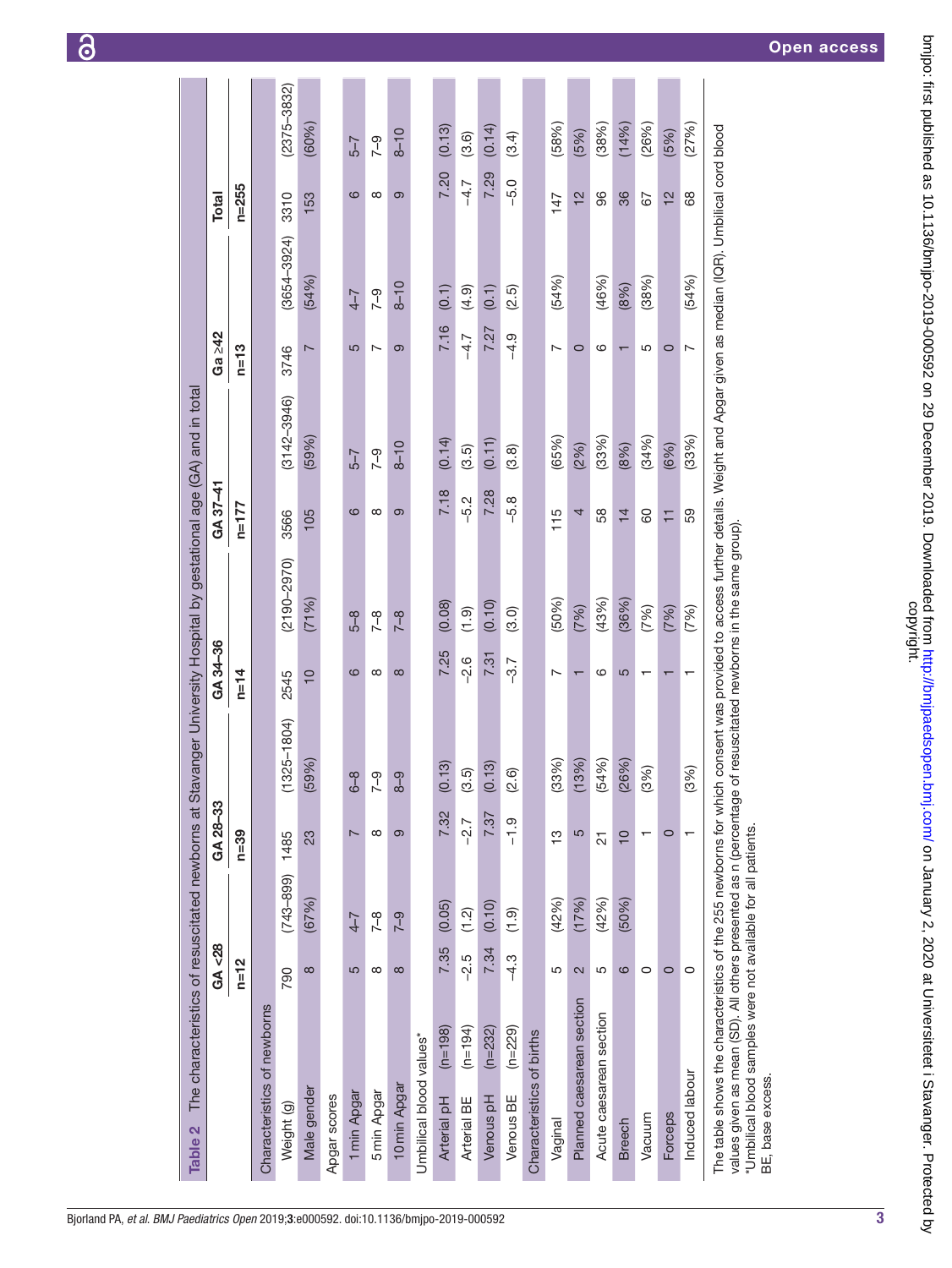

Figure 1 Overview of the studied population *\**Parental consent was preferably obtained during hospital stay, or else by letter (n=112). Three parents were not asked due to language difficulties. †Videos were automatically deleted after 3weeks. Consent obtained after 3weeks resulted in data extraction from patient records alone. ‡Only main resuscitation cribs were equipped with cameras. CPAP, continuous positive airway pressure.

extract patient data from the medical records was asked for all newborns who received resuscitative interventions at birth. If the newborns were already discharged from hospital, parental consent was asked by letter.

During video analysis, the newborn's respiratory effort at placement at the resuscitation cribs was characterised as adequate (eg, crying or showing mild or moderate retractions), inadequate (eg, grunting or severe retractions) or apnoeic. Drying and stimulation was considered adequate if the newborn received tactile truncal stimulation (drying, chest and back rubs) prior to respiratory support.<sup>21</sup> We recorded mode and duration of PPV, indication for intubation and duration of intubation attempts, and duration of chest compressions.

<span id="page-3-0"></span>If established, type of intravenous access and number of fluid/epinephrine boluses were registered. Cord blood samples were taken immediately after birth. We defined short-term outcomes as either death, survival and returned to parents, or survival and admitted to the NICU. Further, we characterised level of intensive care by: length of stay, therapeutic hypothermia, mechanical ventilation, pneumothorax, hypoxic ischaemic encephalopathy (HIE) and death. As all premature newborns <34 weeks of gestation are routinely admitted to the NICU, and the level of intensive care on admission to NICU is strongly related to their prematurity and difficult to part from consequence of resuscitative interventions, we only described short-term outcomes in newborns ≥34 weeks of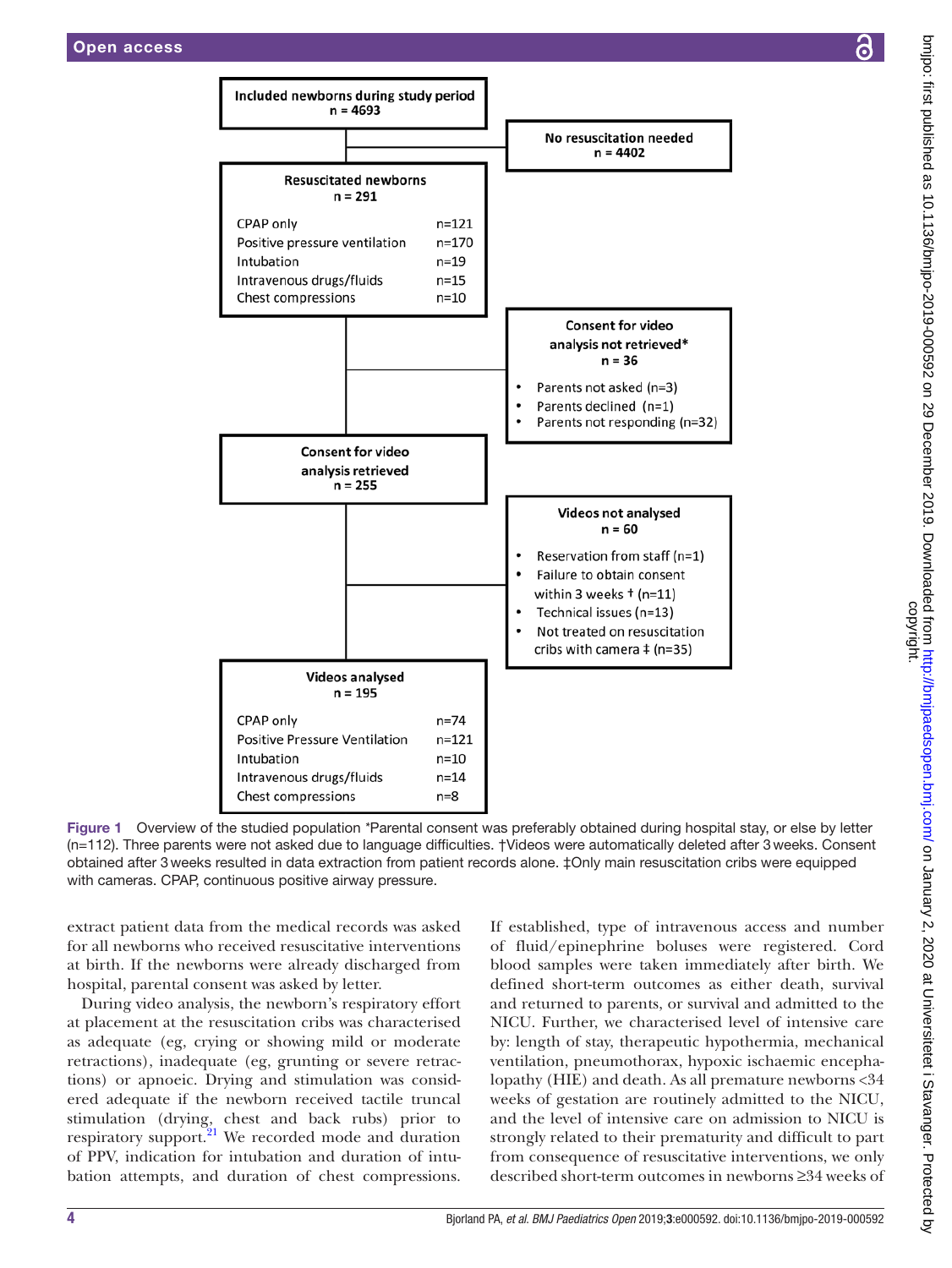gestation. Characteristics of the newborns were retrieved from the medical records.

## Analysis

A single investigator (PAB) reviewed all video recordings using the video management software from XProtect Smart Client (Milestone, Copenhagen, Denmark). Statistical calculations were performed in IBM SPSS Statistics V.24 (SPSS). Comparison between groups was done by Mann-Whitney U test for continuous variables and  $\chi^2$  test for categorical variables (Fisher's exact test if expected counts were  $\langle 5 \rangle$ . A p value  $\langle 0.05 \rangle$  was considered statistically significant, all reported p values are two sided. Results are presented as number  $(\%)$ , median (IQR) and mean (SD).

## Ethics, patient safety and patient involvement

The study was evaluated as non-interventional by the regional ethical committee and approved by the hospital data protection officer. Waiver of consent was approved for the completion of the incidence reports, ensuring that the registrations were complete and population based. Parental consent was obtained after a resuscitation was videotaped, but prior to video analysis (deferred consent). Video recording is a method increasingly used in clinical research, and its legal and ethical concerns have been debated.<sup>2223</sup> The safety of data storage was prioritised, and only the project team members had access to the video recordings. Involved healthcare workers were given the opportunity to demand immediate deletion of the video recording. For privacy purposes, all video recordings were erased after 3weeks, thus obtaining parental consent and analysing video recordings had to be completed within that period. The local NICU parental user involvement group has been consulted during the project planning regarding ethical aspects, parental information and the process of obtaining parental consent.

## **RESULTS**

#### Incidence of resuscitative interventions

During the study period, 4610 deliveries took place in our region, resulting in 4697 live born and 13 stillborn newborns. Twenty-six newborns were born outside the hospital (14 home deliveries and 12 deliveries during transport to the hospital, all unplanned). Four newborns were excluded as they were extreme preterm deliveries referred from peripheral hospitals. The remaining 4693 live born newborns were included in the incidence analysis. Of these, 5.6% were born preterm (<37 weeks' GA). There were 85 sets of twins, and one set of triplets. The caesarean section rate was 13.7%; 9.6% was acute and 4.1% elective.

In total, 291 (6.2%) newborns received resuscitative interventions. Respiratory support alone, either by CPAP or PPV, was sufficient in 97% of the resuscitated newborns, whereas the remaining 3% received full cardiopulmonary resuscitation (ie, chest compressions).

<span id="page-4-0"></span>Table 3 Level of respiratory support by respiratory effort at arrival on the resuscitation crib

|                           | Airway support |            |       |
|---------------------------|----------------|------------|-------|
| <b>Respiratory effort</b> | <b>CPAP</b>    | <b>PPV</b> | Total |
| Apnoeic                   | 16             | 98         | 114   |
| Inadequate*               | 34             | 18         | 52    |
| Adequate†                 | 24             | 5          | 29    |
| Total                     | 74             | 121        | 195   |

\*Grunting or severe chest retractions.

†Crying, mild or moderate chest retractions.

CPAP, continuous positive airway pressure; PPV, positive pressure ventilation.

The incidence of different resuscitative interventions for all newborns and in groups by GA is presented in [table](#page-1-0) 1.

The characteristics of the resuscitated newborns for which consent was provided to access further details are shown in [table](#page-2-0) 2.

#### Characteristics of the resuscitative interventions

We video recorded and analysed 195 of the 291 resuscitations, of which 121 were vaginally delivered newborns and 74 were caesarean sections. The inclusion process and reasons for missed video recordings are shown in [figure](#page-3-0) 1.

On arrival on the resuscitation crib, 160/195 (82%) newborns were adequately dried and stimulated before receiving resuscitative interventions. The respiratory effort of the newborn at arrival at the resuscitation crib, and the level of respiratory support provided, are presented in [table](#page-4-0) 3.

The median duration of CPAP in the group treated with CPAP only was 246s (113–562). The median duration of PPV was 106s (54–221), and 87 of 121 (72%) newborns were ventilated for more than 60s. The T-piece resuscitator was the provider's initial choice in all resuscitations, but in five resuscitations, the provider switched to a selfinflating bag and mask without PEEP during ventilation. Intubation was observed in 10 videos. The intubation was successful at the first (n=4) or second (n=6) attempt. Mean intubation time for each attempt was 47 (21) s. Indications for intubation were failed mask ventilation (n=4), chest compressions (n=3) or need for prolonged respiratory support (n=3).

Eight of the newborns who received chest compressions were video recorded ([table](#page-5-0) 4).

In three of these, chest compressions were provided for less than 1min, while three newborns underwent resuscitation with chest compressions exceeding 15min. In one newborn, return of spontaneous circulation did not occur, and the resuscitation attempt was discontinued after 18min.

#### Short-term outcome of newborns ≥34 weeks' GA

Resuscitated newborns born  $\geq 34$  weeks' GA (n=203) were either immediately returned to their parents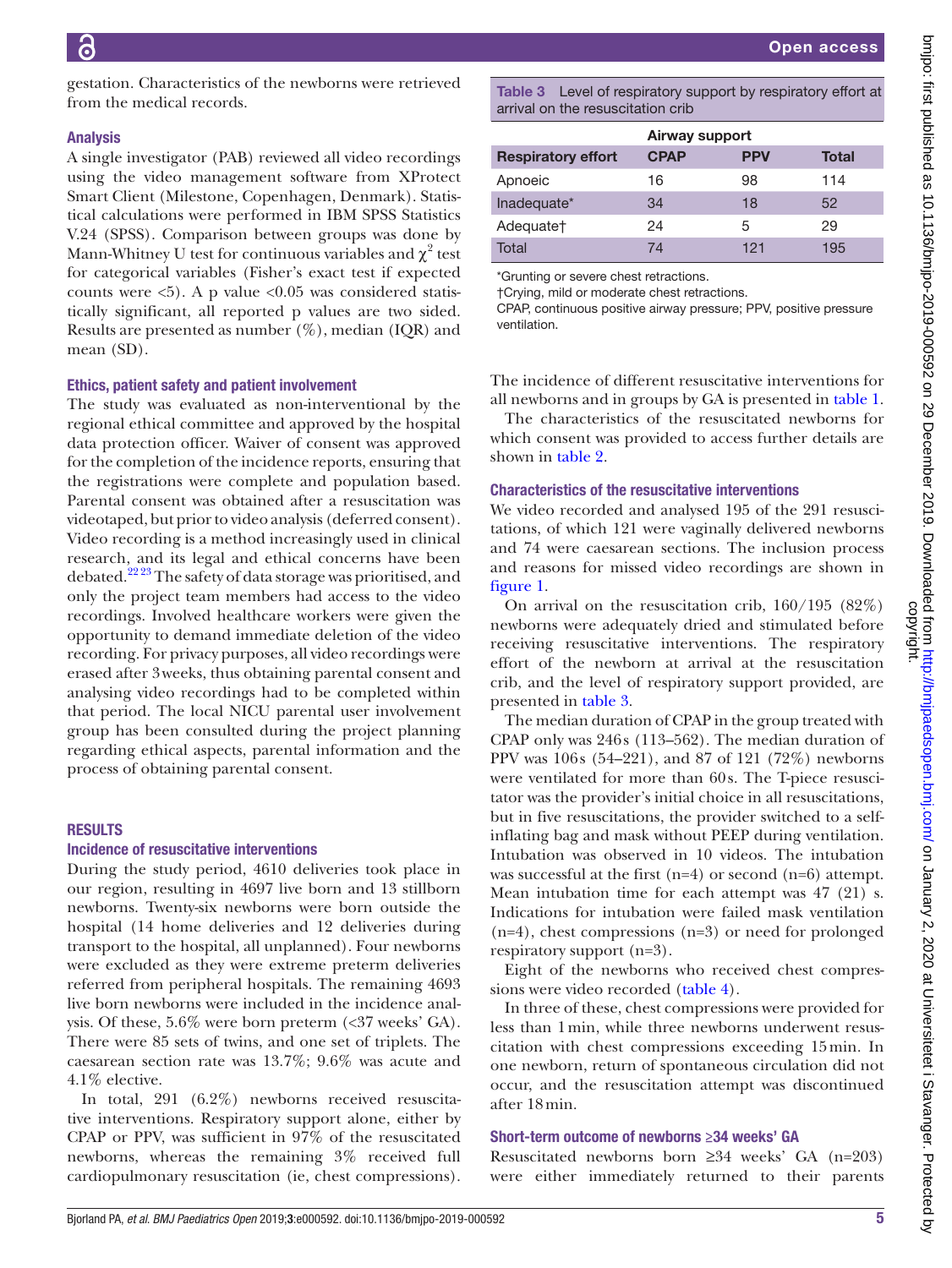| Table 4 Overview of newborns receiving chest compression                                                                                                                                                                                              |                                                                     |                |                            | ons after birth |               |                       |                            |                |                               |               |                                                               |
|-------------------------------------------------------------------------------------------------------------------------------------------------------------------------------------------------------------------------------------------------------|---------------------------------------------------------------------|----------------|----------------------------|-----------------|---------------|-----------------------|----------------------------|----------------|-------------------------------|---------------|---------------------------------------------------------------|
| Duration of chest<br>compressions                                                                                                                                                                                                                     | Duration of PPV<br>compressions<br>prior to chest<br>$\overline{S}$ | Gestational    | age in weeks Venous pH/BE* | Arterial pH/BE* | Intubated     | Intravenous<br>access | Epinephrine<br>boluses (n) | bolus<br>Fluid | Immediate outcome hypothermia | Therapeutic   | encephalopathy<br>of hypoxic<br>ischaemic<br><b>MRI</b> signs |
| Omin/17s                                                                                                                                                                                                                                              |                                                                     | $\overline{a}$ | $7.27/-7.99$               | $7.18/-8.31$    | $\frac{1}{2}$ | None                  |                            |                | Parental care                 | Ī             | Ī                                                             |
| $0$ min/36 $s$                                                                                                                                                                                                                                        | $\frac{1}{2}$                                                       | 57             | 7.38/0.62                  | $7.35/-1.20$    | ş             | None                  | I                          | I              | Parental care                 | I             | I                                                             |
| Omin/46s                                                                                                                                                                                                                                              | 106                                                                 | $\overline{0}$ | $7.23/-4.11$               | $7.14/-3.79$    | $\frac{1}{2}$ | None                  |                            |                | NICU admission                | $\frac{1}{2}$ | $\frac{1}{2}$                                                 |
| 1 min/51 s                                                                                                                                                                                                                                            | SO                                                                  | 35             | $7.25/-2.38$               | $7.20/-1.59$    | Yes           | None                  | I                          | I              | NICU admission                | ş             | $\frac{1}{2}$                                                 |
| 3min/46s                                                                                                                                                                                                                                              | 140                                                                 | ᠼ              | $7.31/-4.04$               | $7.26/-3.59$    | Yes           | <b>PVC</b>            |                            | $\frac{1}{2}$  | NICU admission                | $\frac{1}{2}$ | $\frac{1}{2}$                                                 |
| $16$ min/41 $s$                                                                                                                                                                                                                                       | 140                                                                 | 39             | $7.28/-5.65$               | $7.18/-5.76$    | Yes           | PVC                   |                            | Yes            | NICU admission                | Yes           | $\frac{1}{2}$                                                 |
| $18$ min/ $13s$                                                                                                                                                                                                                                       | 62                                                                  | $\overline{a}$ | $\frac{1}{1}$              |                 | Yes           | IO needle             |                            | Yes            | Discontinued                  |               |                                                               |
| $19$ min/ $28$ s                                                                                                                                                                                                                                      | $\overline{4}$                                                      | $\overline{a}$ | $6.51/-20.98$              | $6.88/-16.58$   | Yes           | UVC                   | $\sim$                     | Yes            | NICU admission                | Yes           | Severe                                                        |
| BE, base excess: IO, intraosseous; NICU, neonatal intensive care unit:PPV, positive pressure ventilation; PVC, peripheral venous catheter; UVC, umbilical venous catheter.<br>"Blood values from umbilical cord blood gas taken directly after birth. |                                                                     |                |                            |                 |               |                       |                            |                |                               |               |                                                               |

<span id="page-5-1"></span>Table 5 Comparison of newborns ≥34 weeks' gestation returned to parental care or admitted to neonatal intensive care unit (NICU)

|                                  | <b>Returned to</b><br>parental care<br>$(n=128)$ | <b>Admitted to NICU</b><br>$(n=75)$ | P value          |
|----------------------------------|--------------------------------------------------|-------------------------------------|------------------|
| General<br>characteristics       |                                                  |                                     |                  |
| Weight (g)                       | 3629 (3217-3989)                                 | 3455 (2865-3870)                    | $0.042*$         |
| Gestational age<br>(weeks)       | 40 (39-41)                                       | 40 (38-41)                          | $0.073*$         |
| Interventions                    |                                                  |                                     |                  |
| <b>CPAP only</b>                 | 65 (51%)                                         | 20 (27%)                            | $0.001+$         |
| <b>PPV</b>                       | 63 (49%)                                         | 55 (73%)                            | $0.001+$         |
| PPV duration (s)                 | 77 (40-112)                                      | 202 (90-391)                        | $< 0.001*$       |
| Intubation                       | 0                                                | 8 (11%)                             | $< 0.001 \pm$    |
| Chest<br>compressions            | 2(2%)                                            | 5(7%)                               | $0.066 \text{+}$ |
| Intravenous access 0             |                                                  | 13 (17%)                            | $< 0.001 \pm$    |
| <b>Umbilical blood</b><br>values |                                                  |                                     |                  |
| Arterial pH                      | 7.19(0.11)                                       | 7.17(0.12)                          | $0.166*$         |
| Arterial base<br>excess          | $-4.6(3.1)$                                      | $-5.9(4.1)$                         | $0.073*$         |
| Venous pH                        | 7.30 (0.09)                                      | 7.26 (0.09)                         | $0.002*$         |
| Venous base<br>excess            | $-5.1(2.8)$                                      | $-6.3(3.5)$                         | $0.023*$         |
| Apgar scores                     |                                                  |                                     |                  |
| 1 min Apgar                      | $6(6-8)$                                         | $5(3-6)$                            | $< 0.001*$       |
| 5 min Apgar                      | $9(8-9)$                                         | $7(6-8)$                            | $< 0.001*$       |
| 10 min Apgar                     | $9(9 - 10)$                                      | $8(7-9)$                            | $< 0.001*$       |

Umbilical cord blood values presented as mean (SD). All others presented as n (%). Weight, gestational age, PPV duration and Apgar presented as median (IQR).

\*Mann-Whitney.

†χ2.

‡Fisher's exact test. CPAP, continuous positive airway pressure; PPV, positive pressure ventilation.

 $(n=128/63\%)$  or admitted to the NICU  $(n=75/37\%).$ Length of stay on the NICU was median 3 days (2–8), with 70% of the newborns discharged home within 1week. Twelve newborns needed mechanical ventilation for median 3 (2–5) days. Pneumothorax was diagnosed in three of the resuscitated newborns. Therapeutic hypo thermia was provided in five resuscitated newborns, of which two had MRI findings compatible with HIE; one mild/moderate and one severe. Two newborns died during the NICU stay, one due to severe HIE and the second due to severe comorbidity. [Table](#page-5-1) 5 compares the characteristics of newborns >34 weeks' GA who were returned to their parents and those admitted to the NICU.

## **DISCUSSION**

<span id="page-5-0"></span>In this unselected population in a high-resource setting, newborn resuscitation was still a frequent concern, with more than 6% of all newborns requiring resuscitative

෬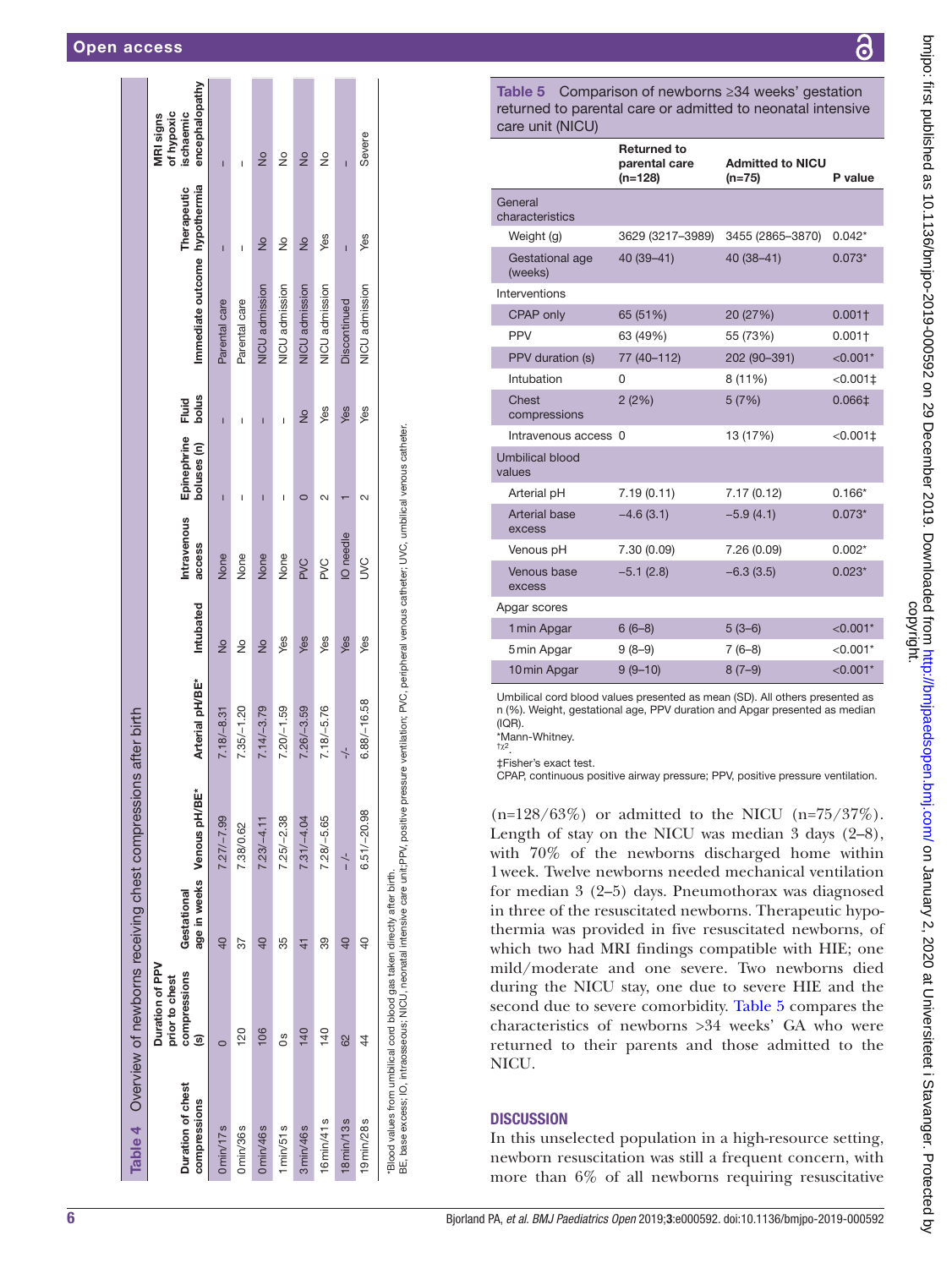interventions at birth. Most newborns responded to respiratory support alone, and the need for full cardiopulmonary resuscitation (ie, chest compressions and epinephrine boluses) was rare. Term newborns had the lowest incidence of interventions with higher incidences among near-term (34–36 weeks' GA) and post-term (>42 weeks' GA) newborns. All extreme preterm newborns (<28 weeks' GA) received PPV, and the intubation rate was 54%.

We defined CPAP as a resuscitation intervention, as it is suggested in the ILCOR guidelines as a means to augment endogenous respiratory effort.<sup>4</sup> Still, its indication is not clearly defined, and it is not a part of the resuscitation algorithm. In our study, more than 30% of the newborns receiving CPAP were evaluated as adequate breathers by the viewer, highlighting the uncertain necessity of the intervention.

The incidence of PPV in this study was lower than reported in studies conducted in low-resource settings.<sup>7-912</sup> In high-resource settings with modern fetal monitoring and comprehensive obstetric care, the reported incidences vary substantially. Whether these differences represent an unwarranted variation in clinical practice, or different patient characteristics, is unknown. Niles *et al* found that 6% of newborns received PPV in a tertiarylevel hospital in Philadelphia, however the caesarean section rate was near 30%, and near 50% received PPV for less than  $60 s^{13}$  A study from a tertiary-level hospital in Iran reported that only 2.8% of the newborns received PPV at birth, despite being a referral centre for highrisk deliveries with a study population including more than 20% premature newborns  $\langle 37 \rangle$  weeks' GA.<sup>15</sup> This was, however, based on medical records alone and could suffer from under-reporting. Our findings are similar to previous findings from Norway by Skåre *et al*, for both incidence and duration of PPV, in a similar setting with a similar caesarean section rate.<sup>1424</sup> Our intubation rates of extreme premature <28 weeks' GA were in line with nationally reported numbers.<sup>[25](#page-7-12)</sup>

The incidence of full cardiopulmonary resuscitation was low and comparable to findings from other studies.<sup>581526</sup> Still, three of the newborns in our study received chest compressions for less than 1min, suggesting proper airway handling might have been sufficient. When ILCOR revised their guidelines on newborn resuscitation in 2015, the recommended time of PPV before initiating chest compressions was prolonged, recognising that most compromised newborns will respond to adequate ventilatory support alone.<sup>4</sup> Our findings may support this recommendation.

When comparing near-term or term newborns admitted to the NICU with those who were returned to their parents after resuscitation, there was a significant difference in Apgar scores, but no difference in arterial umbilical blood gases. Apgar score is used to evaluate the newborn's condition after birth, and to determine the need for, and evaluate the effectiveness of, resuscitation.<sup>27</sup> The decision on whether or not to admit a newborn to

the NICU after resuscitation is commonly based on clinical judgement and therefore likely to correlate with the Apgar scores. Furthermore, umbilical cord blood gas, as a predictive value for outcomes, is inconclusive[.28 29](#page-7-14)

The mean umbilical artery base excess (BE) in nonasphyxiated newborns is  $-4$  to  $-4.8$ mmol/L,<sup>[30 31](#page-7-15)</sup> and asphyxial injury does mostly not occur until fetal BE is  $≤$  -12mmol/L.<sup>32</sup> <sup>33</sup> The reported umbilical blood gas values in our study showed low evidence of fetal distress, and the morbidity and mortality were low. This supports the assumption that the majority of newborns in need of resuscitative interventions primarily represent newborns that are not severely affected. Nevertheless, correct and timely management of these newborns is essential for good outcomes,<sup>[7](#page-7-9)</sup> with a potentially huge impact on socioeconomical perspectives.

This study has some limitations. It is a single-centre study with relatively few births, consequently the estimates for the incidences of low frequency interventions such as intubation, chest compressions and intravenous epinephrine are uncertain. We have no information on stimulation attempts in the delivery room prior to arrival at the resuscitation crib. Video cameras were not available at all resuscitation cribs. In particular, many of the NICU mobile resuscitation cribs were without a camera, resulting in a relatively higher missed video recording rate for premature newborns than for near-term and term newborns. This could potentially lead to an underestimation of the characteristics of the resuscitative interventions. There was a poor response rate when consent was asked by letters. This typically included newborns who were discharged early from hospital, and may represent a group where lesser interventions were required. Importantly, the results regarding incidences of resuscitative interventions were not consent or video dependent and therefore not affected by these potential biases.

## **CONCLUSION**

Our study shows a high incidence of newborn resuscitation even in an unselected population in a high-resource setting and supports the recommendations that an adequately trained team must be available in all delivery centres for immediate assistance in the delivery room. Higher level of awareness is appropriate both in nearterm and postmature deliveries.

Acknowledgements We thank all the midwives, nurse assistants and physicians working in the labour units at Stavanger University Hospital, and the parents with their newborns participating in this study.

Contributors All authors are responsible for the reported research and have approved the manuscript as submitted. All authors designed the study protocol. PAB and SIR practically implemented, supervised and carried out the study and the data collection on site. PAB analysed all video materials. All authors participated in the interpretation of the results. PAB drafted the initial manuscript. All authors read and improved the final manuscript.

Funding PAB and SIR received an unconditional PhD grant from Laerdal Foundations.

Competing interests None declared.